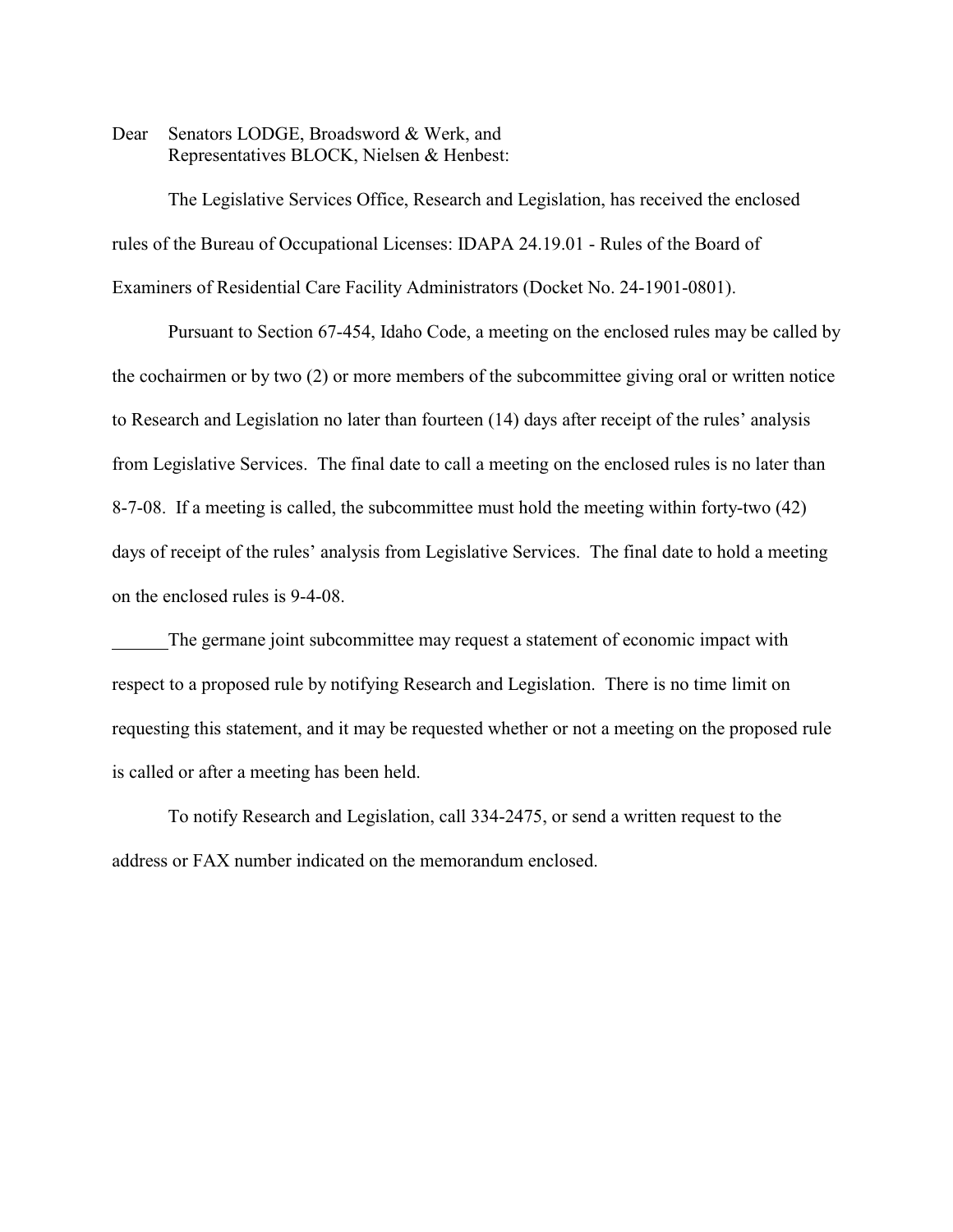# **MEMORANDUM**

| TO:             | Subcommittees for Administrative Rules Review of the Senate Health and<br>Welfare Committee and the House Health and Welfare Committee                         |
|-----------------|----------------------------------------------------------------------------------------------------------------------------------------------------------------|
| FROM:           | Eric Milstead, Principal Research Analyst                                                                                                                      |
| DATE:           | July 18, 2008                                                                                                                                                  |
| <b>SUBJECT:</b> | Bureau of Occupational Licenses - IDAPA 24.19.01 - Rules of the Board of<br>Examiners of Residential Care Facility Administrators<br>(Docket No. 24-1901-0801) |

The Bureau of Occupational Licenses has submitted temporary and proposed rules at IDAPA 24.19.01 - Rules of the Board of Examiners of Residential Care Facility Administrators. The proposed and temporary rule changes appear uncomplicated. The changes implement the provisions of House Bill 492 which was passed by the 2008 Legislature. The temporary and proposed rule implements the provision that the board may approve more than one examination to qualify an applicant for licensure. (See, Temporary and Proposed Rule, Section 300.01.a and b.) The rule also updates a reference to the entity administering the certification program for residential care facility administrators.

The temporary and proposed rule appears to be within the authority granted to the Bureau under Sections 54-4204 and 54-4205, Idaho Code.

cc: Tana Cory, Bureau Chief, & Cherie Simpson, Bureau of Occupational Licenses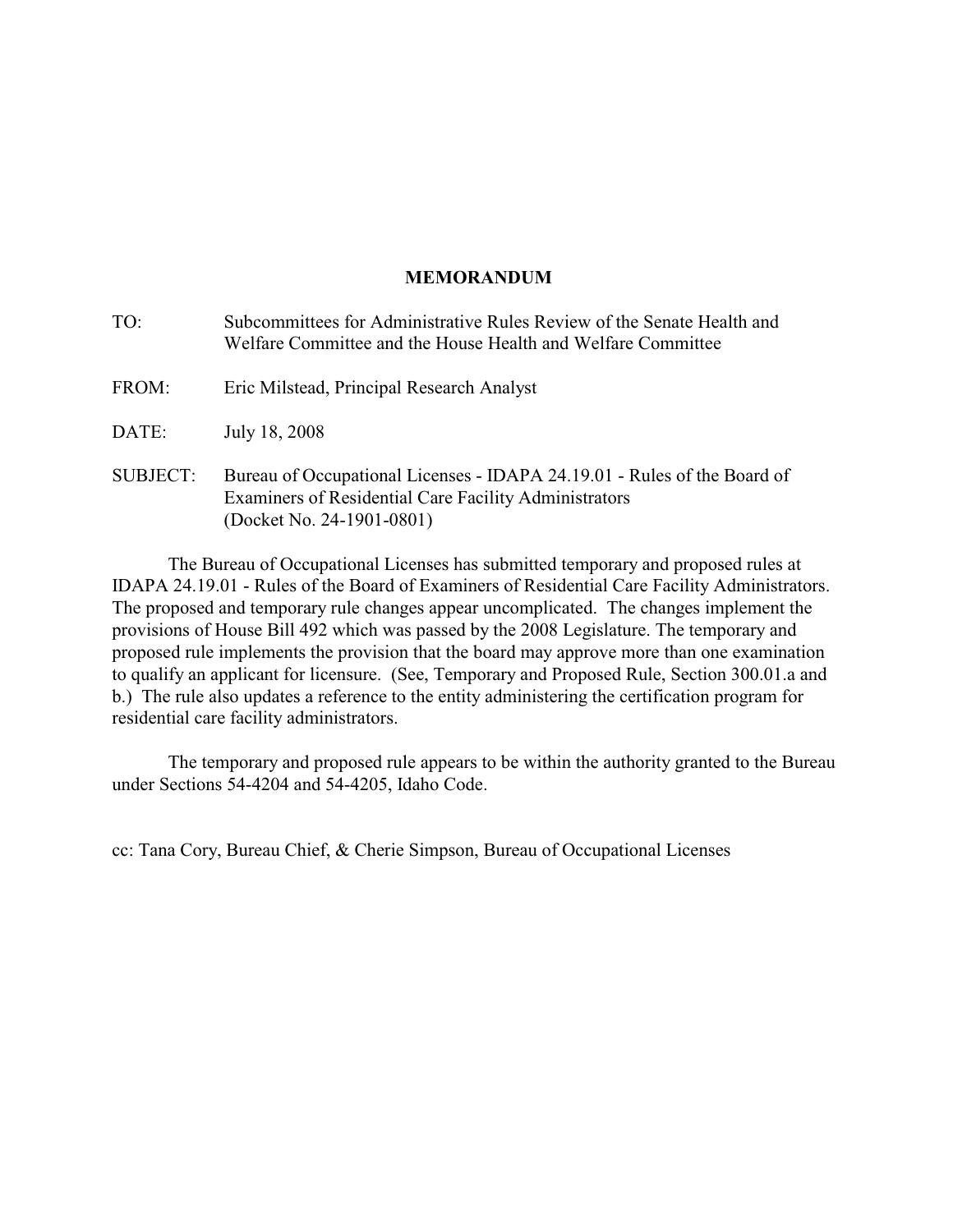# **IDAPA 24 - BUREAU OF OCCUPATIONAL LICENSES**

#### **24.19.01 - RULES OF THE BOARD OF EXAMINERS OF RESIDENTIAL CARE FACILITY ADMINISTRATORS**

# **DOCKET NO. 24-1901-0801**

# **NOTICE OF RULEMAKING - TEMPORARY AND PROPOSED RULE**

**EFFECTIVE DATE:** The effective date of the temporary rule is July 1, 2008*.*

**AUTHORITY:** In compliance with Sections 67-5221(1) and 67-5226, Idaho Code, notice is hereby given that this agency has adopted a temporary rule, and proposed rulemaking procedures have been initiated. The action is authorized pursuant to Section 54-4205, Idaho Code.

**PUBLIC HEARING SCHEDULE:** Public hearing(s) concerning this rulemaking will be scheduled if requested in writing by twenty-five (25) persons, a political subdivision, or an agency, not later than August 20, 2008.

The hearing site(s) will be accessible to persons with disabilities. Requests for accommodation must be made not later than five  $(5)$  days prior to the hearing, to the agency address below.

**DESCRIPTIVE SUMMARY:** The following is the required finding and concise statement of its supporting reasons for adopting a temporary rule and a nontechnical explanation of the substance and purpose of the proposed rulemaking:

The 2008 Legislature approved HB492 which was brought by the Idaho Health Care Association. Rule 300 reflects this law change and allows the Board to approve exams other than the National Association of Board of Examiners of Long Term Care Administrators (NAB) exam. It also addresses that an open book exam to test on Idaho law and rules, in accordance with current law, will be given. Finally, it updates the reference to the association under Rule 400. IDALA no longer exists and IHCA/ICAL has taken its place.

**TEMPORARY RULE JUSTIFICATION:** Pursuant to Section(s) 67-5226(1)(a) and (b), Idaho Code, the Governor has found that temporary adoption of the rule is appropriate for the following reasons:

The 2008 Legislature approved HB492 which was brought by the Idaho Health Care Association. Rule 300 reflects this law change and allows the Board to approve exams other than the National Association of Board of Examiners of Long Term Care Administrators (NAB) exam. It also addresses that an open book exam to test on Idaho law and rules, in accordance with current law, will be given. Finally, it updates the reference to the association under Rule 400. IDALA no longer exists and IHCA/ICAL has taken its place.

**FEE SUMMARY:** Pursuant to Section 67-5226(2), the Governor has found that the fee or charge being imposed or increased is justified and necessary to avoid immediate danger and the fee is described herein: N/A

**FISCAL IMPACT:** The following is a specific description, if applicable, of any negative fiscal impact on the state general fund greater than ten thousand dollars (\$10,000) during the fiscal year: N/A

**NEGOTIATED RULEMAKING:** Pursuant to IDAPA 04.11.01.811, negotiated rulemaking was not conducted because this change is necessary due to passage of HB492 in the 2008 session.

**ASSISTANCE ON TECHNICAL QUESTIONS, SUBMISSION OF WRITTEN COMMENTS:** For assistance on technical questions concerning the temporary and proposed rule, contact Cherie Simpson at (208) 334-3233.

Anyone may submit written comments regarding the proposed rulemaking. All written comments must be directed to the undersigned and must be delivered on or before August 27, 2008.

DATED this 26th day of June, 2008.